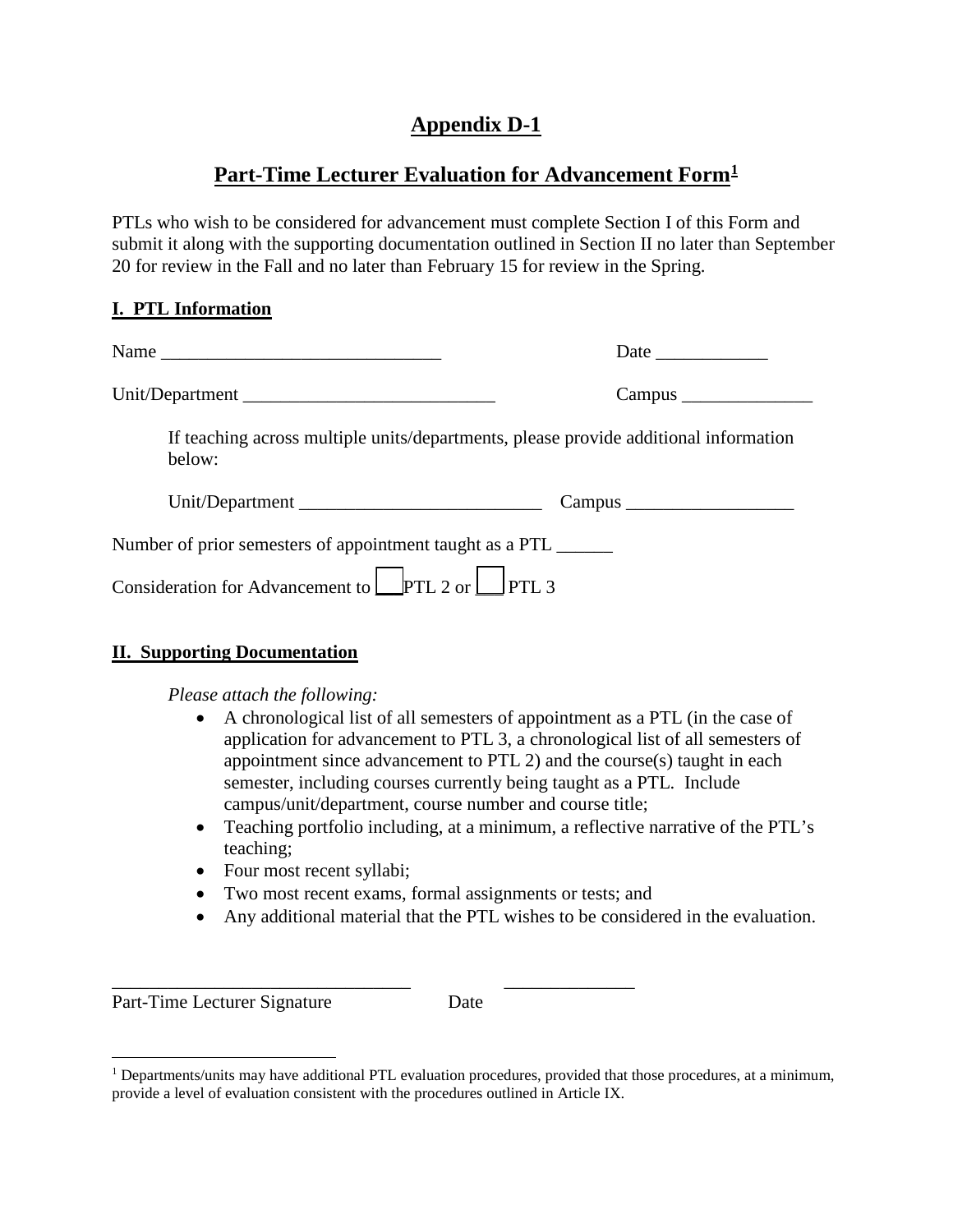### **III. Class Observation(s)**

Date of Class Visitation(s) \_\_\_\_\_\_\_\_\_\_\_\_\_\_\_\_\_\_\_\_\_\_\_\_\_\_\_\_

Title of Course(s) Visited \_\_\_\_\_\_\_\_\_\_\_\_\_\_\_\_\_\_\_\_\_\_\_\_\_\_\_\_\_\_\_\_\_\_\_\_

Name of Observer(s) \_\_\_\_\_\_\_\_\_\_\_\_\_\_\_\_\_\_\_\_\_\_\_\_\_\_\_\_\_\_\_\_\_\_\_\_

**Attach a copy of the Class Observation Report(s)** 

### **IV. Department Chair's Recommendation:**

Chair's commentary:

By signing below, the Chair certifies that he/she has reviewed the PTL's personnel file, including a review of prior evaluations/class observations.

Chair's Recommendation (check the appropriate terms):



| Department Chair Signature | Date |  |
|----------------------------|------|--|